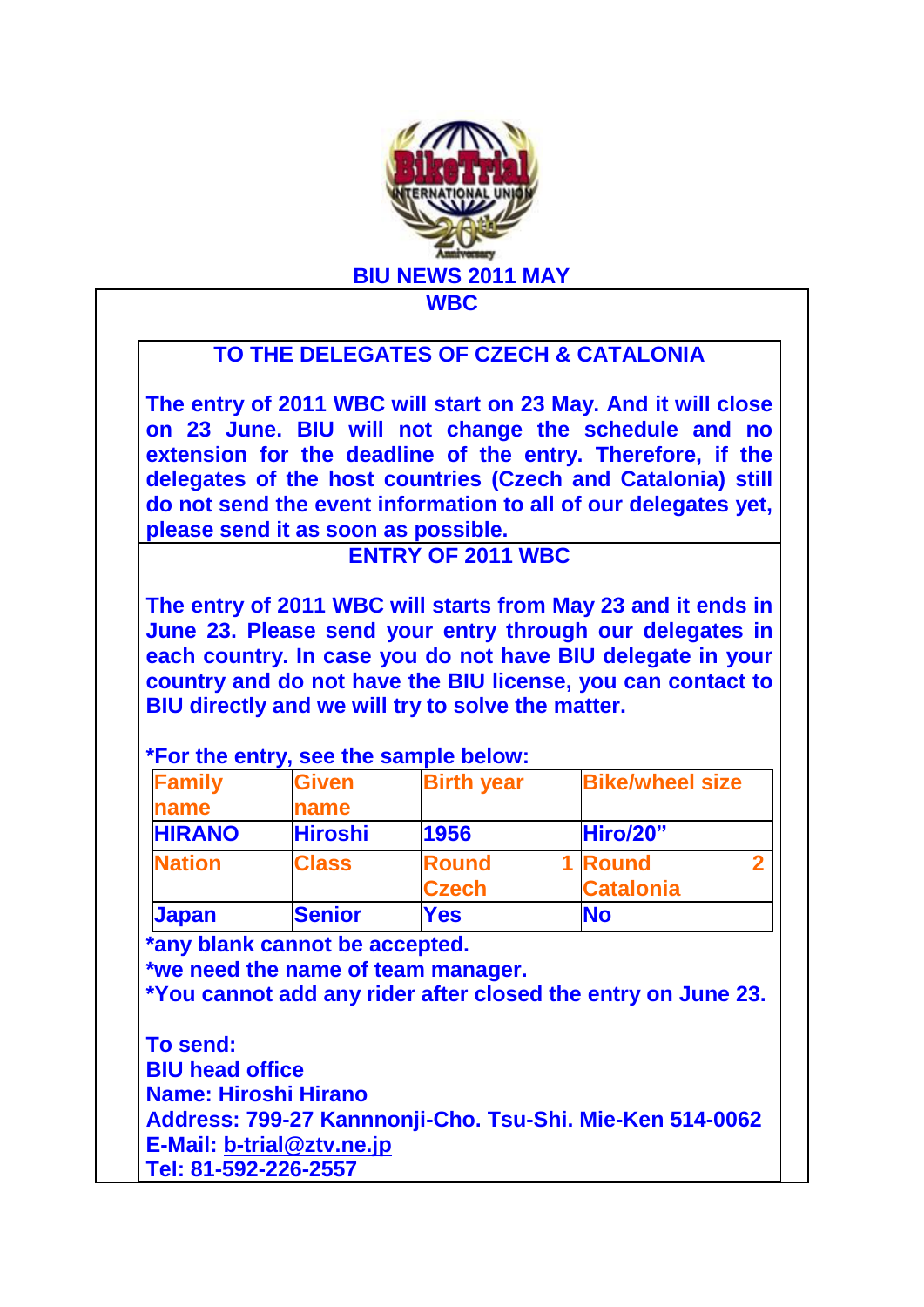**Fax: 81-592-226-2557**

**News No. 008 dated 16/05/2011**

## **BELGIUM**

**We still have no answer to our 2010 BIU survey from our Belgium delegate Jean Michel or BBA. If he is our active delegate, we hope he will send us his report and answer as soon as possible.**

**Hello Stuart and Libor,**

**I hope you are going well. Since the problem with our delegate M. Colson, Biketrial here in Belgium looks totally death … Personally, I hope not but we don't have any information about the federation anymore… On my side, I follow the riders and I teach them. My way to teach is to tell that they have to go to a maximum of competition and I tell them to go to UCI and BIKETRIAL as well for to become the best. With all the problem that we got here in Belgium with Biketrial federation, now it's also hard to get biketrial licence for my riders who wants to go to European and World BikeTrial Championship.** 

**One is Romain Leonard:**

**He ask already to get his BikeTrial Licence to M. Colson but he still didn't get it. The president says that he must get the official paper (from you I believe) but still nothing.** 

**Question: What my rider must do to get his Biketrial licence as soon as possible for the next competition ?**

**Waiting for your news, Best Regards, Thierry PS: Stuart, say hello to all your family. Dear Thierry,**

**Thank you for your e-mail. I am going to contact Mr.Colson immediately to get information from him. We have delegate in Belgium. It means he is responsible for license issuing. EBU issues licenses just for riders from countries where is no delegate. The situation has to be cleared up as soon as possible. We are looking forward to get as many Belgium riders as possible at our events.**

**Keep in touch,**

**Libor**

**Dear Libor,**

**Thank you for your mail. I hope to get news soon for my riders.**